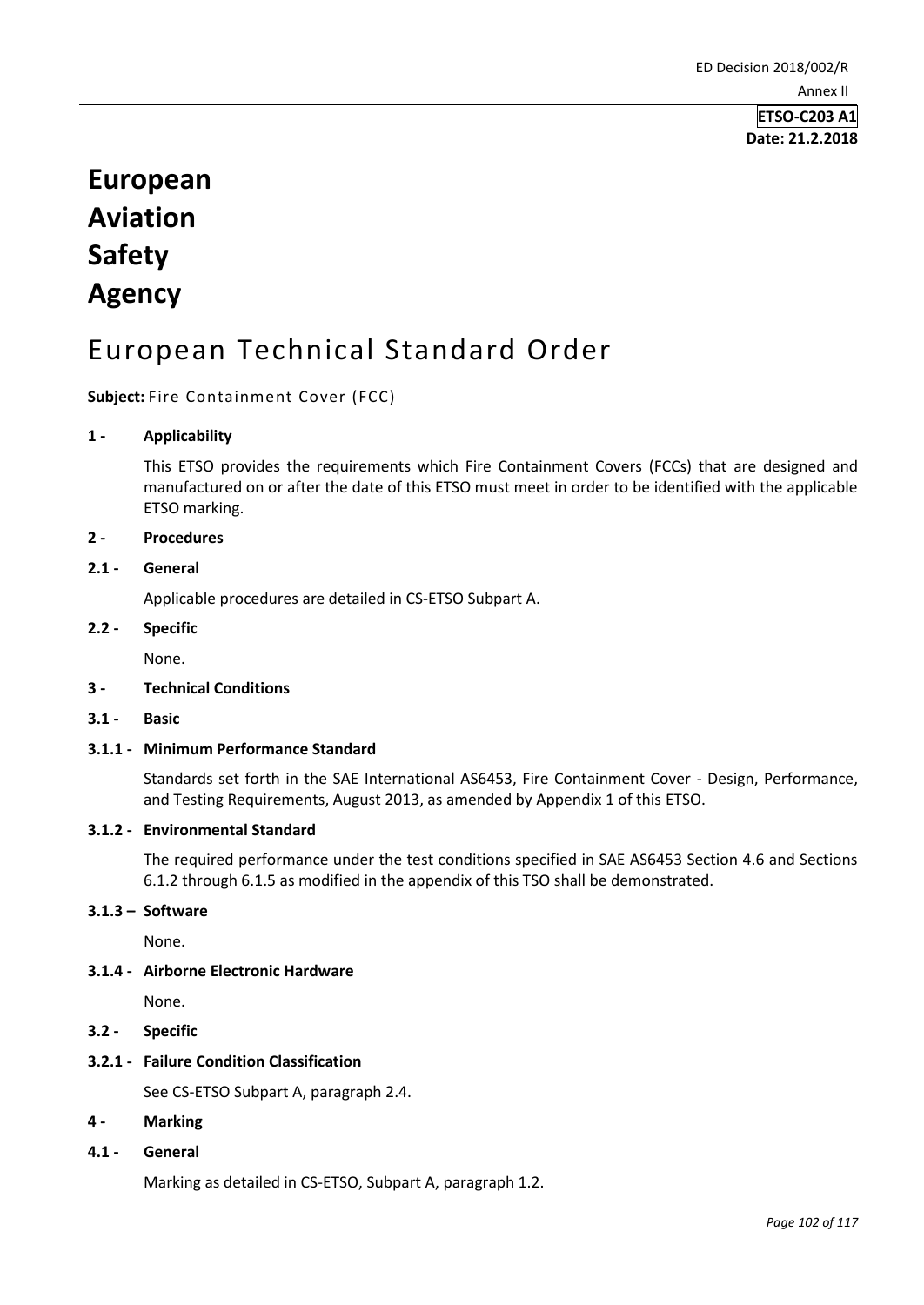#### **ETSO-C203 A1 Date: 21.2.2018**

#### **4.2 - Specific**

Each fire containment cover conforming to this Standard shall bear at least the following markings near the bottom edges on the two opposite long sides:

- 'FIRE CONTAINMENT COVER', in bold characters at least 150 mm (6 in) high,
- Substantiated protection time (e.g. 'Minimum protection duration 6 hours'),
- The IATA ULD ID (size) codes for the pallets and nets with which the FCC can be used.
- Expiration date in the format 'EXP YYYY-MM'.

In addition, each fire containment cover conforming to this Standard shall bear the markings identified in SAE AS6453 Section 7.3 and Section7.4 as amended in Appendix 1 of this ETSO.

#### **5 - Availability of Referenced Document**

See CS-ETSO, Subpart A, paragraph 3.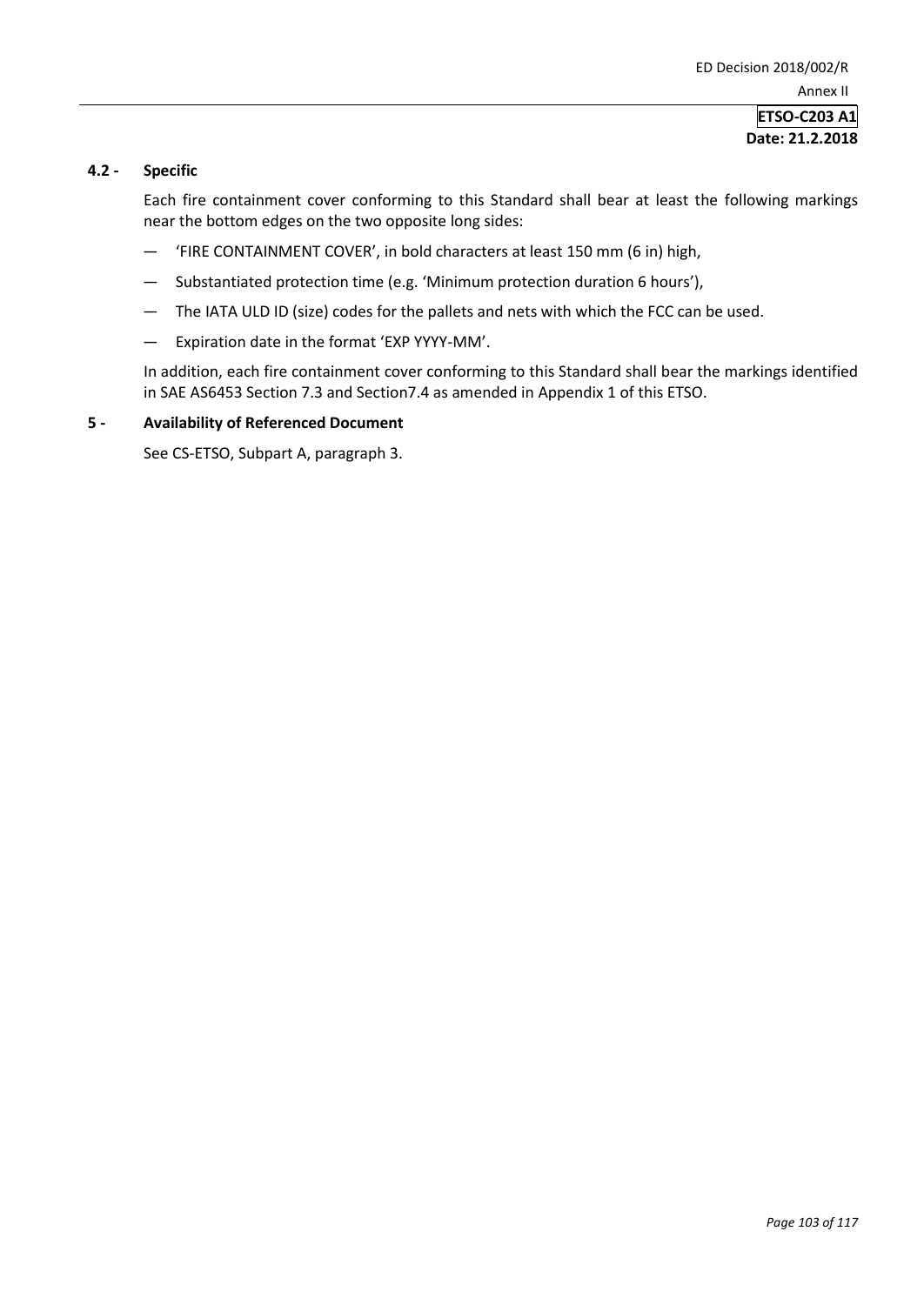**ETSO-C203 A1 Date: 21.2.2018**

#### **APPENDIX 1**

#### **MINIMUM PERFORMANCE STANDARD (MPS) FOR FIRE CONTAINMENT COVERS**

This Appendix prescribes the MPS for Fire Containment Covers. The applicable standard is SAE International AS6453, Fire Containment Cover – Design, Performance, and Testing Requirements dated August 2013 and modified as follows:

| <b>AS6453 Section</b> | <b>Action</b>                                                                                                                                                                                                                                                |
|-----------------------|--------------------------------------------------------------------------------------------------------------------------------------------------------------------------------------------------------------------------------------------------------------|
| $1.1 - 1.2$           | Disregard                                                                                                                                                                                                                                                    |
| 1.4                   | Disregard                                                                                                                                                                                                                                                    |
| 1.7                   | Disregard                                                                                                                                                                                                                                                    |
| $\overline{2}$        | Disregard references to Japanese Airworthiness Standard Part 3 and Civil<br>Aviation Agency of China Regulations CAAC CCAR-25 and CTSO C90                                                                                                                   |
| 3.2                   | Disregard second sentence                                                                                                                                                                                                                                    |
| 4.1                   | Disregard                                                                                                                                                                                                                                                    |
| 4.2.1                 | Disregard Note 4 and Note 6                                                                                                                                                                                                                                  |
| 4.3.1                 | Add to the end of the sentence 'which is sufficiently flexible to allow the<br>FCC to collapse with the fire load'.                                                                                                                                          |
| $4.3.3 - 4.3.6$       | Disregard                                                                                                                                                                                                                                                    |
| 4.4                   | Disregard                                                                                                                                                                                                                                                    |
| 4.5.3                 | Disregard                                                                                                                                                                                                                                                    |
| 4.5.4                 | Disregard                                                                                                                                                                                                                                                    |
| $4.5.6 - 4.5.8$       | Disregard                                                                                                                                                                                                                                                    |
| 4.6.5                 | Disregard the phrase 'as part of the required traceability code (see 7.2)'                                                                                                                                                                                   |
| 4.6.7                 | Disregard                                                                                                                                                                                                                                                    |
| 4.7                   | Disregard                                                                                                                                                                                                                                                    |
| 5.1.1                 | Add 'seams and corners' after 'The fire container cover's material'.                                                                                                                                                                                         |
| 5.1.1                 | Disregard references to CCAR-25 and JAS Part 3                                                                                                                                                                                                               |
| 5.1.2                 | Disregard                                                                                                                                                                                                                                                    |
| 5.1.3                 | Disregard                                                                                                                                                                                                                                                    |
| 5.2.2                 | Disregard references to CCAR-25 and JAS Part 3                                                                                                                                                                                                               |
| 5.2.4                 | Disregard                                                                                                                                                                                                                                                    |
| 5.3                   | Disregard                                                                                                                                                                                                                                                    |
| 6.1.1.1               | Disregard references to CCAR-25 and JAS Part 3                                                                                                                                                                                                               |
| 6.1.1.2.b             | Disregard references to CCAR-25 and JAS Part 3                                                                                                                                                                                                               |
| 6.1.1.5               | Add the following sentence to the end of this section 'The FAA Aircraft<br>Materials Fire Test Handbook includes an allowance for a brief ignition on<br>the upper surface of the test specimen as long as the 400 degree F<br>requirement is not exceeded.' |
| $6.1.1.6 - 6.1.1.7$   | Disregard                                                                                                                                                                                                                                                    |